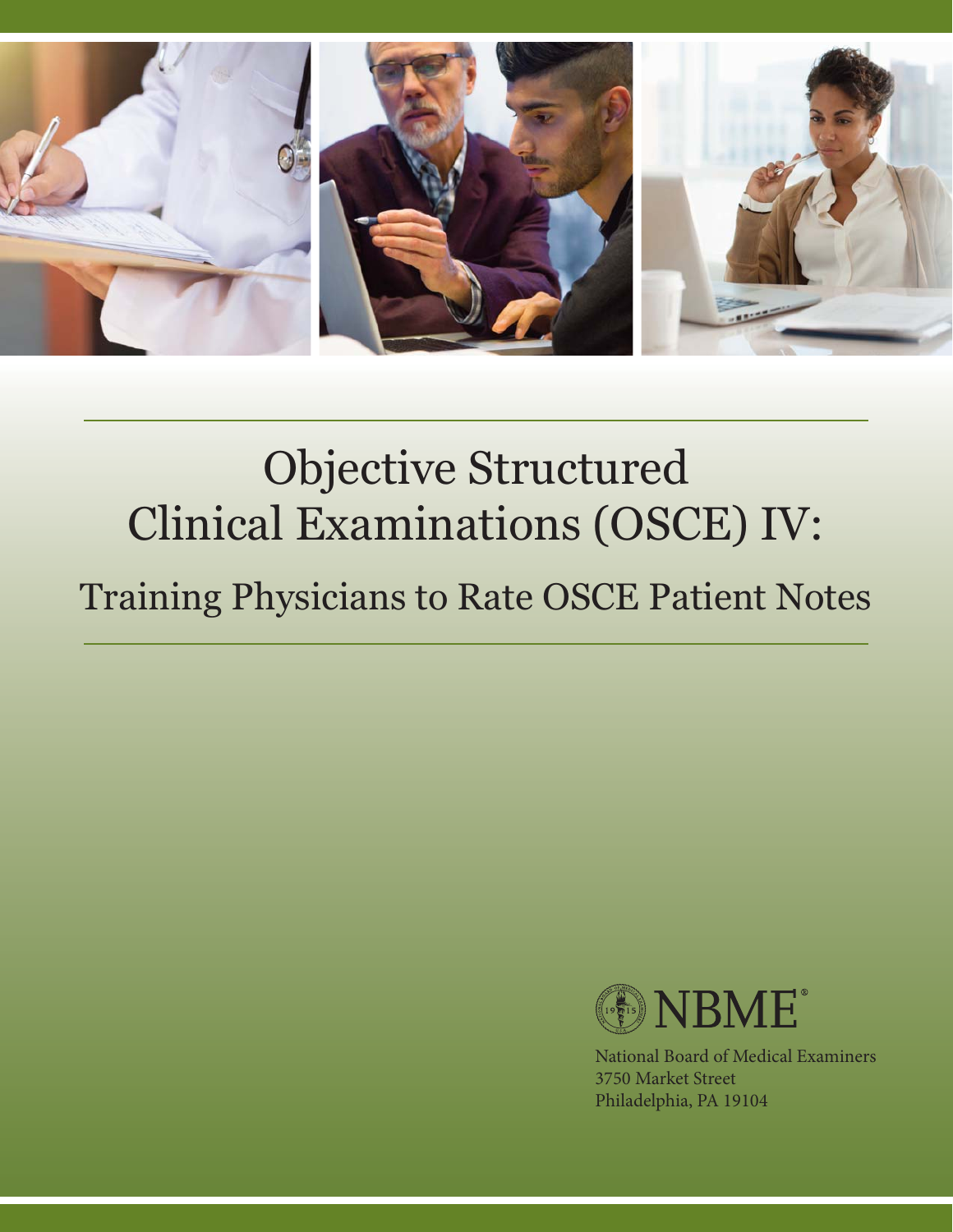# Objective Structured Clinical Examinations (OSCE) IV: Training Physicians to Rate OSCE Patient Notes

Copyright © 2019 National Board of Medical Examiners® (NBME®)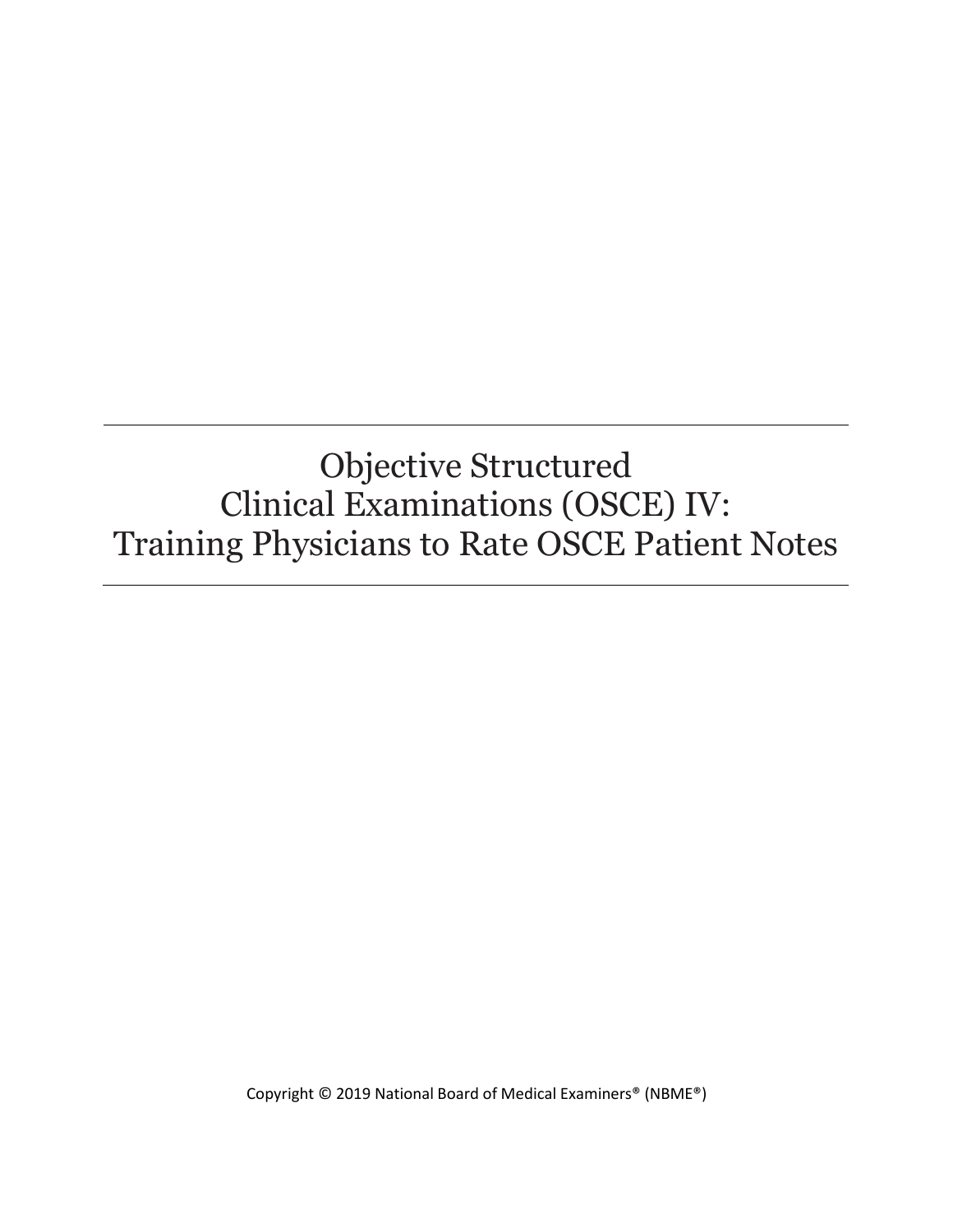# **Training Physicians to Rate OSCE Patient Notes**

\_\_\_\_\_\_\_\_\_\_\_\_\_\_\_\_\_\_\_\_\_\_\_\_\_\_\_\_\_\_\_\_\_\_\_\_\_\_\_\_\_\_\_\_\_\_\_\_\_\_\_\_\_\_\_\_\_\_\_\_\_\_\_\_\_\_\_\_\_\_\_\_\_\_\_\_\_\_\_\_\_\_\_\_\_

# **Lesson Objectives**

By the end of this lesson, you will be able to:

- Describe three tools that help physicians rate objective structured clinical examination (OSCE) post-encounter tasks (PETs)
- List the steps needed to train physicians to effectively rate patient notes
- Identify four potential rater biases

# **Introduction**

OSCEs involve a planned interaction between a learner and a standardized patient. An OSCE is an assessment method based on testing and direct observation of student performance during planned clinical encounters or test stations. To complete the examination, students rotate through a series of stations in which they are expected to perform specific clinical skills in a set period of time dependent on the task, normally between 10 and 20 minutes. Often, the learner is asked to engage in a PET. The PET may consist of specific questions relating to the encounter or may require the learner to perform specific tasks such as writing a history and physical or a note for the patient's chart.

When PETs are used for high-stakes purposes, such as contributing to a clinical clerkship grade or deciding learner advancement, it is important that the evaluation of the PET is accurate. Effective training of physicians who are responsible for rating PETs is a key step to ensuring the reliability and validity of the test. This lesson reviews key features of training physicians to rate history and physical or SOAP-style patient notes. SOAP is a format for documentation in patient charts. It refers to four components of the note: subjective, objective, assessment, and plan.

**S = Subjective**: This is the description of the patient's current condition or history of the presenting illness. It includes statements and feedback from the patient.

**O = Objective**: This is the description of the facts about the patient's status (eg, results of the physical examination, laboratory results, vital signs) and observations (eg, "the patient appeared short of breath").

**A = Assessment**: This is the analysis of the patient's status and may include a differential diagnosis.

**P = Plan**: This is the description of the care to be provided and/or whether a change in care is needed.

# **Physicians as Raters**

OSCE PET scores should be as accurate as possible, especially if they are used in the summative evaluation of learners. The advantages of using physicians as raters include:

Training Physicians to Rate OSCE Patient Notes 2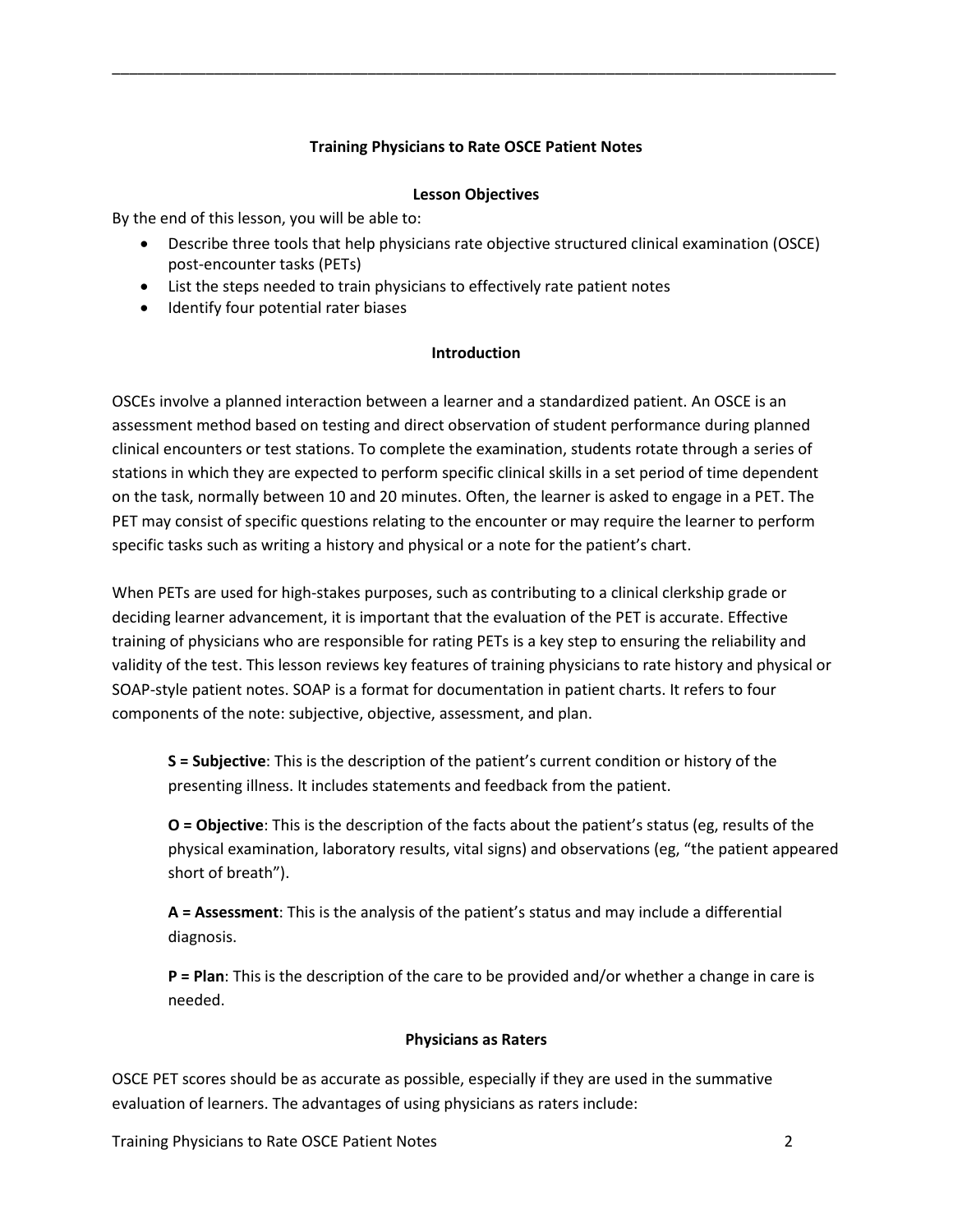Physicians have the background and experience to understand the task required of the learner.

\_\_\_\_\_\_\_\_\_\_\_\_\_\_\_\_\_\_\_\_\_\_\_\_\_\_\_\_\_\_\_\_\_\_\_\_\_\_\_\_\_\_\_\_\_\_\_\_\_\_\_\_\_\_\_\_\_\_\_\_\_\_\_\_\_\_\_\_\_\_\_\_\_\_\_\_\_\_\_\_\_\_\_\_\_

- Physicians are familiar with the process of interacting with patients and the way in which patient responses dovetail with medical concepts to lead to effective diagnostic and treatment planning.
- When situations arise that are not fully explained in the training materials, physicians can use their clinical judgment to make appropriate decisions concerning rating.

# **Developing a PET**

When developing an OSCE PET, it is important to identify which learner skills are going to be assessed. The following are examples of skills that could be assessed in an OSCE PET:

- Documentation of patient history
- Documentation of the physical examination
- Critical thinking about a differential diagnosis
- Development of a therapeutic plan

Depending on the purpose of the OSCE, you may wish to assess one or a combination of these skills.

#### **Rating Tools**

The rating tools used should address the unique aspects of each of the discrete tasks to be assessed. In other words, decide what you want to test and then build your OSCE scenario and rating tools around this. Raters need the right tools to give accurate ratings and to maximize inter-rater reliability. The following table offers a brief description of three tools.

| <b>Rating Tool</b>        | <b>Description</b>                                   |
|---------------------------|------------------------------------------------------|
| Case-specific scoring key | Lists desired features that should be present in the |
|                           | learner's response                                   |
| <b>Benchmark notes</b>    | Provides an example of a learner's performance       |
|                           | with scoring                                         |
| <b>Scoring rubric</b>     | Provides descriptive anchors across the spectrum     |
|                           | of learner behavior to help raters arrive at an      |
|                           | accurate assessment of a learner's performance       |

# **Case-Specific Scoring Keys**

**Case-specific scoring keys** identify the features that should be present in a learner's response for a specific OSCE scenario. They define characteristics of possible learner responses that range from superior to poor performance. For example, if documentation of the physical exam is one of the goals of the assessment, then identifying specific exam maneuvers that candidates should include for the scenario being tested will help differentiate between outstanding, average, and poorly performing learners.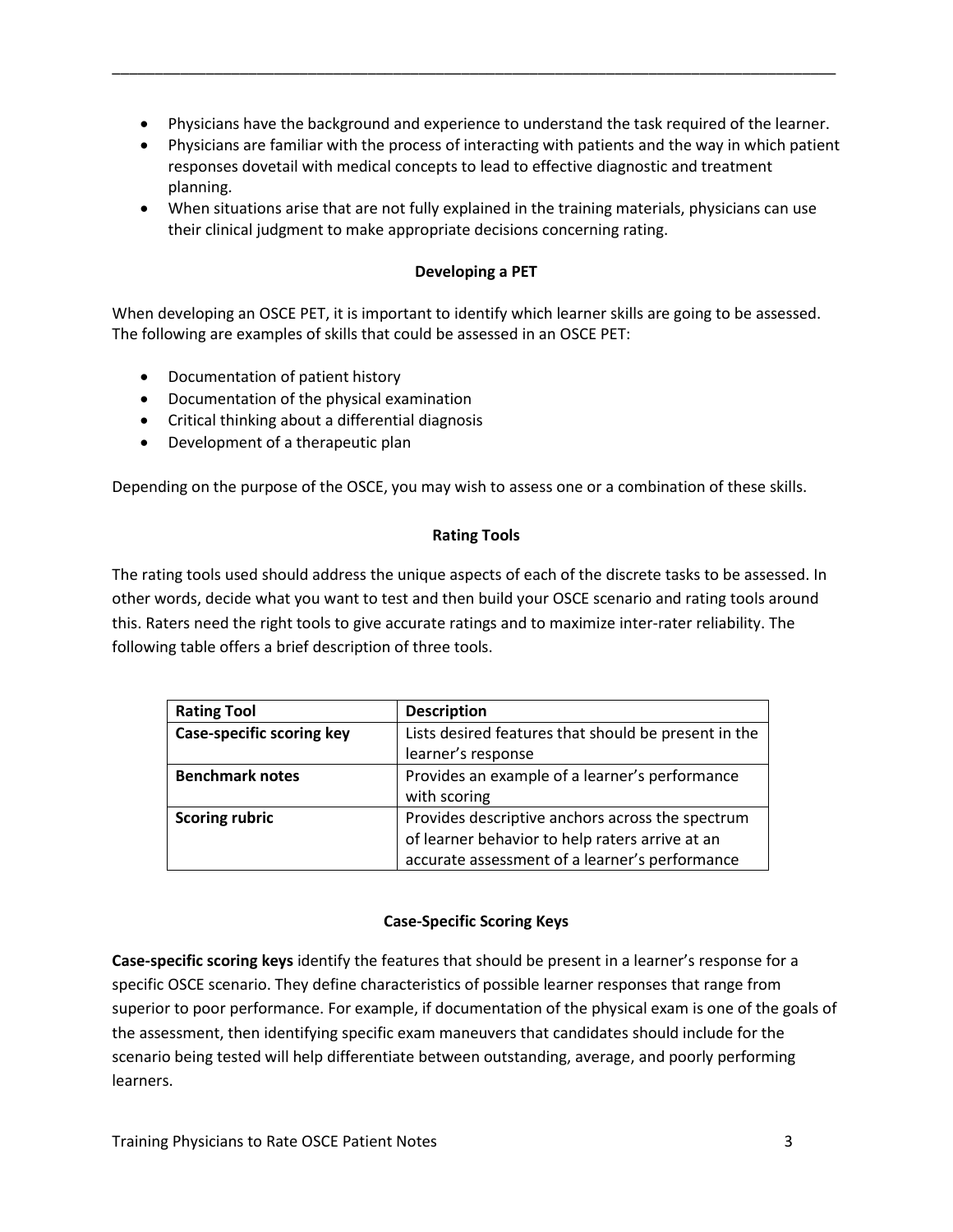# **Example**

\_\_\_\_\_\_\_\_\_\_\_\_\_\_\_\_\_\_\_\_\_\_\_\_\_\_\_\_\_\_\_\_\_\_\_\_\_\_\_\_\_\_\_\_\_\_\_\_\_\_\_\_\_\_\_\_\_\_\_\_\_\_\_\_\_\_\_\_\_\_\_\_\_\_\_\_\_\_\_\_\_\_\_\_\_

Consider the following OSCE scenario: *Mr. Jones, a 57-year-old quadriplegic man, presenting with fever and increased malodorous drainage from his stage 3 pressure ulcer.*

There are a number of possible physical examination findings that could be included in a case-specific scoring key for this scenario. Examples of features you might choose to include are:

- Documentation of fever
- Documentation of size and location of wound
- Presence/absence of surrounding erythema
- Description of drainage
- Presence or absence of tracking, visible bone or muscle tissue

Based on the information provided, your key may look something like this:

Physical Examination:

- Temperature of 101.4°F
- Size  $(3 \times 4 \text{ cm})$  and location (sacral) of wound
- 0.5-cm rim of surrounding erythema
- Yellow malodorous drainage
- Base of wound without tracking or visible bone/muscle

# **Benchmark Notes**

Benchmark notes are example notes that illustrate different aspects of the training rubric or casespecific key.

In order to hone their rating skills, raters need to be exposed to a variety of learner performances. This can be accomplished by having raters rate notes from previously scored cases and review the ratings with either a trainer or other raters. Areas that require clarification can be identified. Raters should be provided with several examples of outstanding, average, and poor performance, along with descriptions of which PET characteristics resulted in the ratings. Such explanations need not be lengthy but should reference the tools that the raters are given so that raters can see how these tools are applied in each case.

# **Scoring Rubrics**

There are two main types of **rubrics**:

 **Analytic or Rule-Based Rubrics**: In an analytic rubric, the rater scores individual elements of the performance, then sums the individual scores to obtain a total. Analytic rubrics yield a higher inter-rater reliability but tend to be more time-consuming to develop and learn.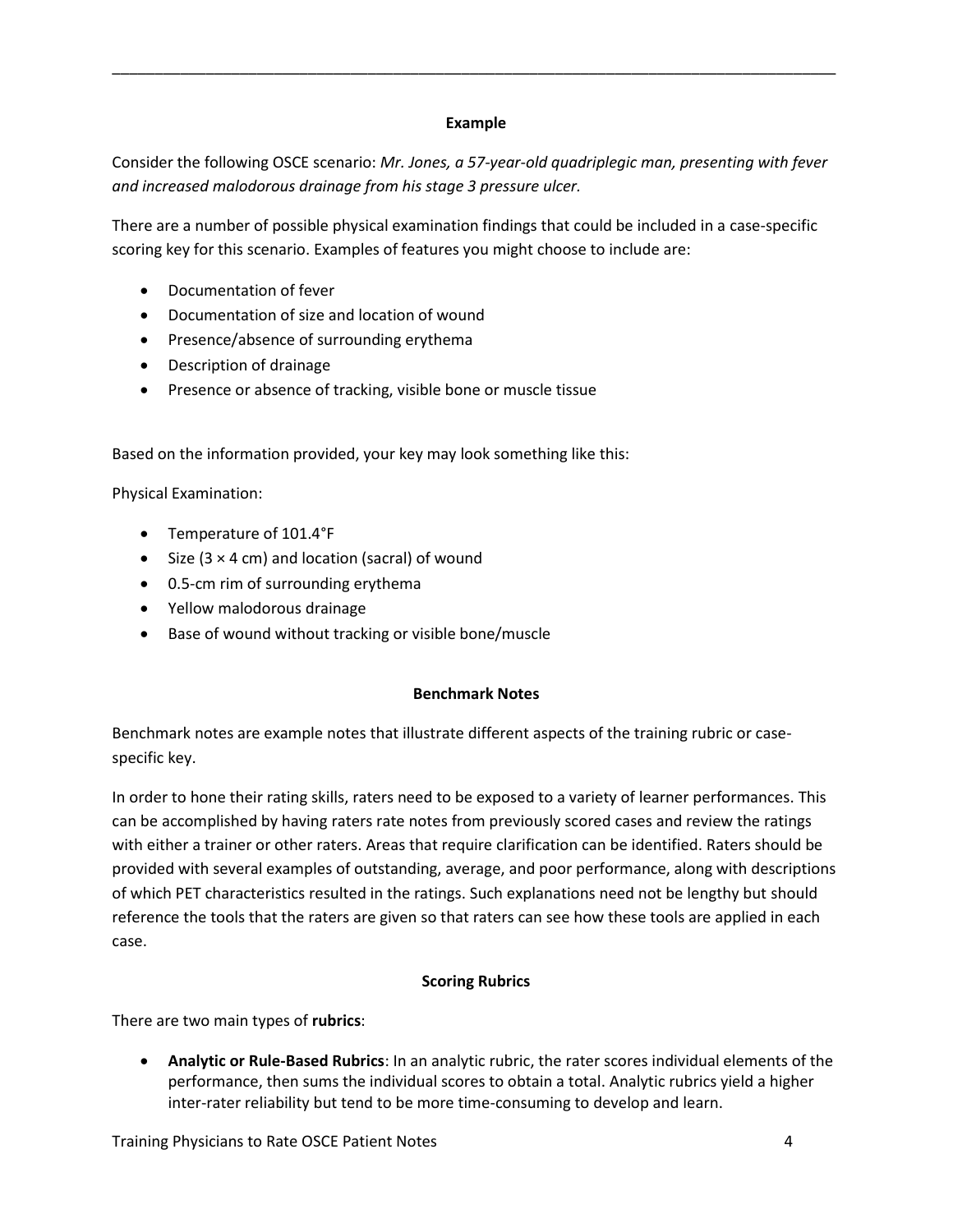**Holistic Rubrics**: In a holistic rubric, the rater scores the overall performance as a whole, without judging each component separately. Holistic rubrics are easier to develop but don't have as much inter-rater reliability. However, because ratings based on holistic scorings correlate fairly well with analytic scoring, it is reasonable to employ holistic scoring if time and resources are limited.

\_\_\_\_\_\_\_\_\_\_\_\_\_\_\_\_\_\_\_\_\_\_\_\_\_\_\_\_\_\_\_\_\_\_\_\_\_\_\_\_\_\_\_\_\_\_\_\_\_\_\_\_\_\_\_\_\_\_\_\_\_\_\_\_\_\_\_\_\_\_\_\_\_\_\_\_\_\_\_\_\_\_\_\_\_

There may be instances in which some aspects of both analytic and holistic rubrics are applied in a single evaluation.

# **How to Train Raters**

Effective training of physician raters is essential to ensure the assessment is accurate. The following process is advocated:

- 1. **Introduce raters to the specific learning objectives of the assessment**: In order to accurately assess learner performance, raters should understand the specific skills that the OSCE is designed to assess. This will help them focus on features that impact these skills.
- 2. **Explain and demonstrate the rating process**:
	- a. Read the note or a portion of the note.
	- b. Identify the strengths and weaknesses of the note.
	- c. Use the rubric and case-specific key to determine whether the note is poor, average, or outstanding, as well as to synthesize a score.
- 3. **Allow raters to practice:** Provide raters with annotated benchmark notes for the cases that they will be rating. These can be drawn from previous OSCEs. If previous notes are not available, benchmark notes can be developed using a subset of notes from the OSCE. As in all learning activities, repetition is key to success, so the more benchmarked notes the rater is exposed to during training, the more reliable he or she is likely to be when rating PETs.

# **Rater Bias**

Rater training should also address common rater biases. Biases commonly impacting human raters include:

- **Severity or leniency**: The tendency to give all learners higher or lower ratings than the learner's performance justifies
- **Halo effect**: The failure to distinguish between more than one independent aspect of the learner's performance based on an outstanding or poor performance in a single area
- **Central tendency**: The tendency to use ratings around the midpoint of the scale and avoid ratings at the extremes of the scale
- **Restriction of range**: Diminished extent to which a rater's scores discriminate among learners' performances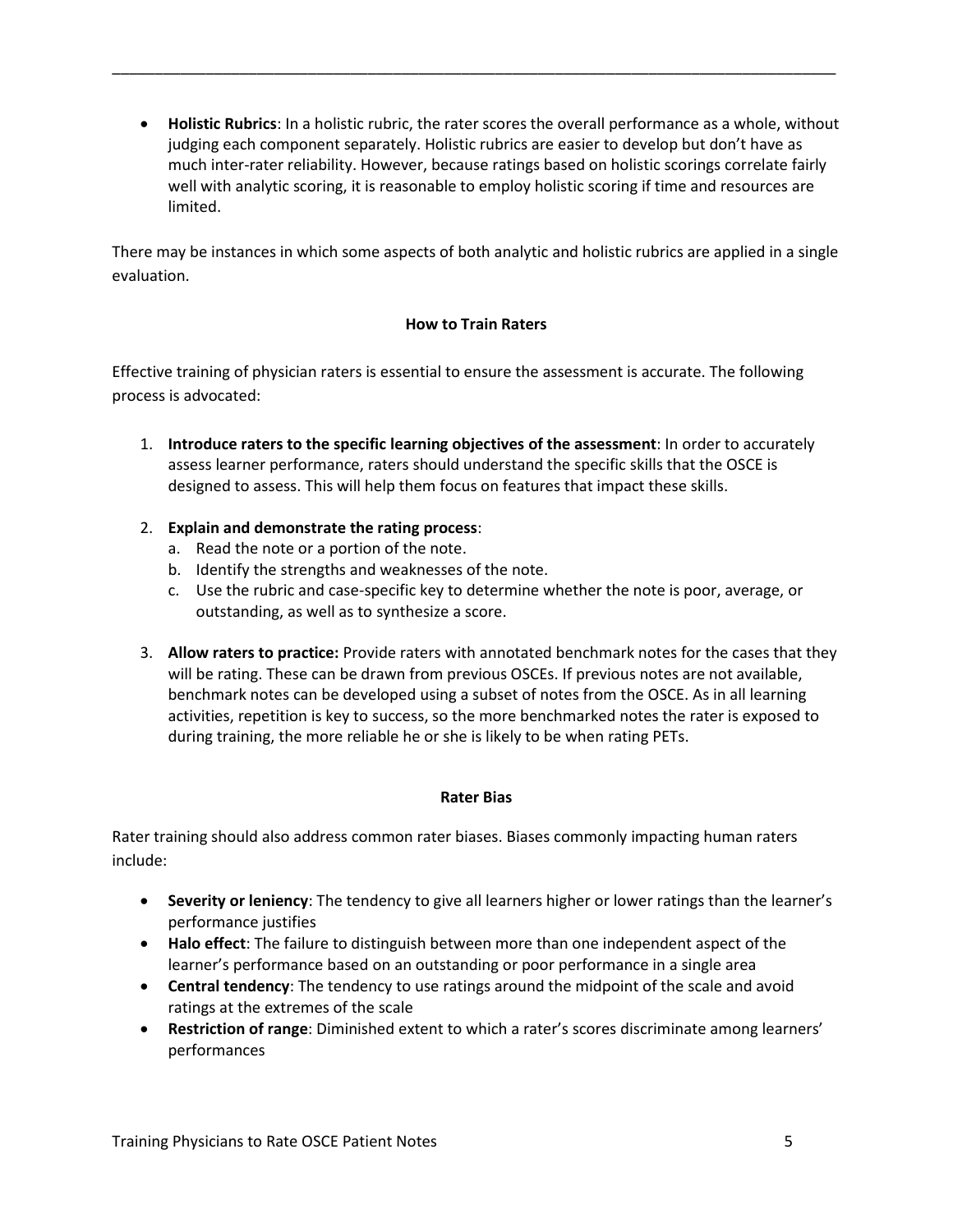Awareness of these common biases may help raters assign fairer PET ratings.

# **Putting it All Together I**

\_\_\_\_\_\_\_\_\_\_\_\_\_\_\_\_\_\_\_\_\_\_\_\_\_\_\_\_\_\_\_\_\_\_\_\_\_\_\_\_\_\_\_\_\_\_\_\_\_\_\_\_\_\_\_\_\_\_\_\_\_\_\_\_\_\_\_\_\_\_\_\_\_\_\_\_\_\_\_\_\_\_\_\_\_

Using the OSCE scenario presented earlier and the following case-specific scoring key, evaluate the postencounter note provided using the key as a guide. Does the note reflect low or high examinee performance?

#### **Scenario**

Mr. Jones, a 57-year-old quadriplegic man, presenting with fever and increased malodorous drainage from his stage 3 pressure ulcer.

# **Case-Specific Scoring Key**

History:

- Chief complaint of fever for 3 days
- History of quadriplegia
- Preexisting stage 3 pressure ulcer
- Increased yellow wound drainage for 3 days
- Foul odor noticed
- No other sources of infection

Physical Examination:

- Temperature of 101.4° F
- Size  $(3 \times 4 \text{ cm})$  and location (sacral) of wound
- 0.5 cm rim of surrounding erythema
- Yellow malodorous drainage
- Base of wound without tracking or visible bone/muscle

#### **Note**

Mr. Jones is a 57-year-old man with a history of quadriplegia secondary to a MVC 10 years ago. About 1 week ago, he started feeling feverish and his sacral wound began to drain. The drainage is yellowish and foul-smelling. He has had this wound for about 1 year and it usually isn't painful or draining. He was told it is stage 3. He has not had recent antibiotics for the wound. He routinely goes to a wound care center for treatment. He has back pain but no other new complaints. He denies cough, shortness of breath, nausea/vomiting/diarrhea, burning with urination, foul-smelling or cloudy urine, or other skin wounds.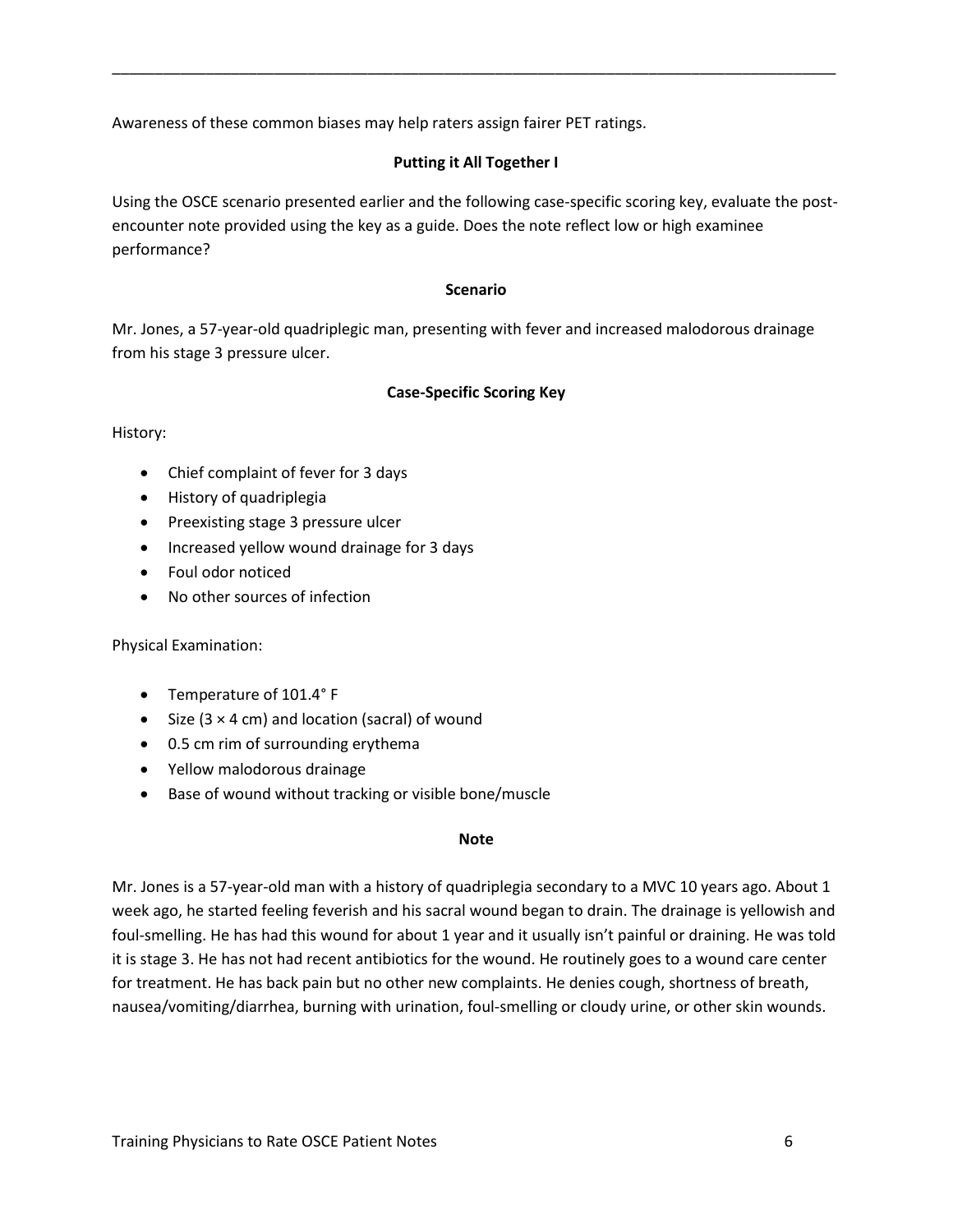On Physical Exam:

Appears comfortable, in no acute distress.

# Vital signs: Temp 101.4°F

Skin: Wound present over the sacrum. There is yellowish, malodorous drainage and some redness around the wound. The wound base is pink without eschar or exposed bone. It does not appear to track more deeply. There is no tenderness around the wound.

\_\_\_\_\_\_\_\_\_\_\_\_\_\_\_\_\_\_\_\_\_\_\_\_\_\_\_\_\_\_\_\_\_\_\_\_\_\_\_\_\_\_\_\_\_\_\_\_\_\_\_\_\_\_\_\_\_\_\_\_\_\_\_\_\_\_\_\_\_\_\_\_\_\_\_\_\_\_\_\_\_\_\_\_\_

This example demonstrates a PET that falls into the high-performance category. Most key history items are included in this organized and focused note. There are some errors, however. In order to receive full credit, the examinee should have documented that onset of symptoms was 3 days ago, instead of 1 week ago. According to the note, the patient has had back pain, when in fact pain is not part of the history.

The physical examination is focused and is limited to items that are most pertinent to this presentation. It includes many of the required features that describe the sacral wound. In order to receive full credit, the examinee should be more specific by adding detail about the size of the wound and the extent of surrounding erythema.

# **Putting it All Together II**

Using the OSCE scenario presented earlier and the following case-specific scoring key, evaluate the postencounter note provided using the key as a guide. Does the note reflect low or high examinee performance?

# **Scenario**

Mr. Jones, a 57-year-old quadriplegic man, presenting with fever and increased malodorous drainage from his stage 3 pressure ulcer.

# **Case-Specific Scoring Key**

History:

- Chief complaint of fever for 3 days
- History of quadriplegia
- Preexisting stage 3 pressure ulcer
- Increased yellow wound drainage for 3 days
- Foul odor noticed
- No other sources of infection

Physical Examination:

• Temperature of 101.4°F

Training Physicians to Rate OSCE Patient Notes 7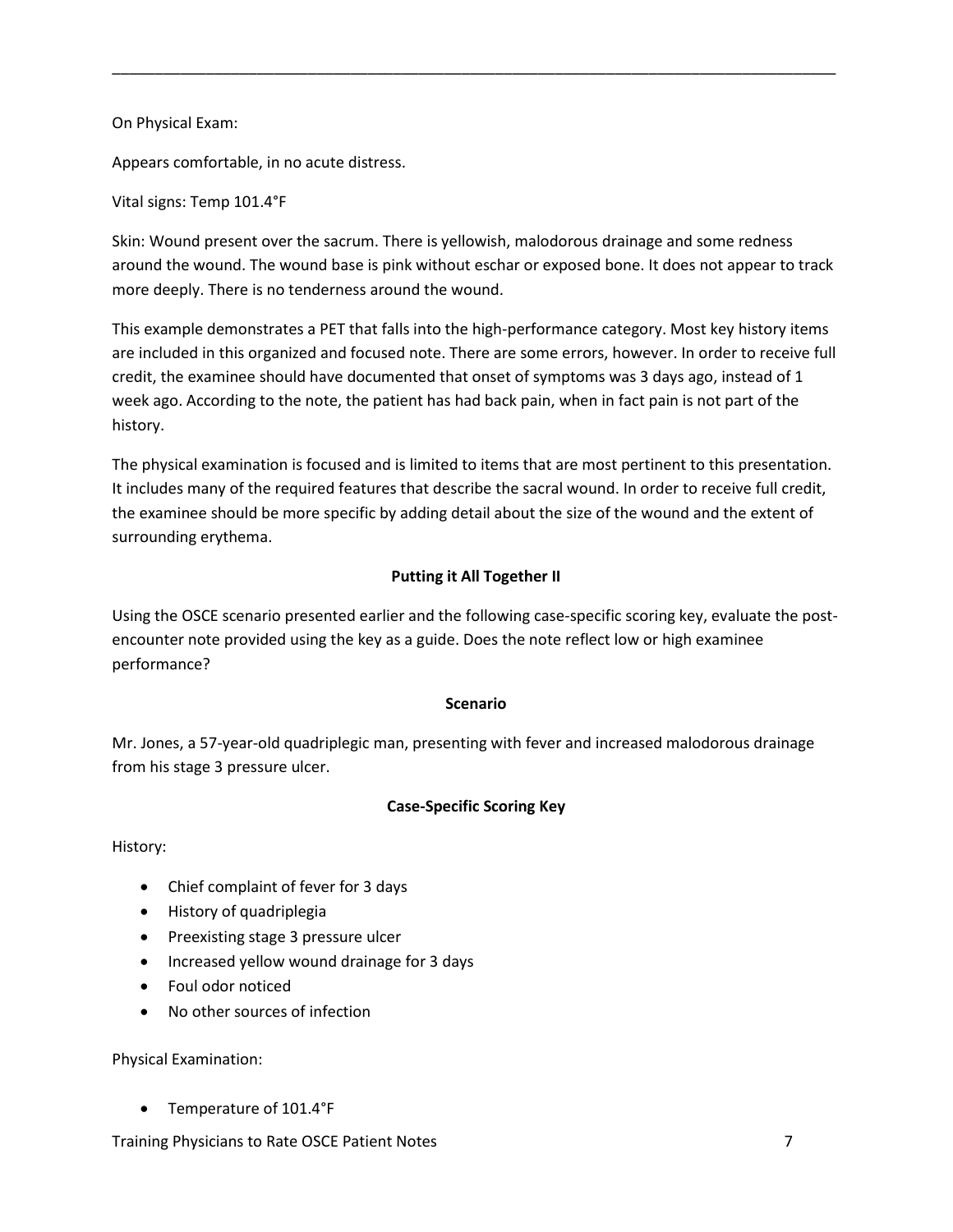- Size  $(3 \times 4 \text{ cm})$  and location (sacral) of wound
- 0.5 cm rim of surrounding erythema
- Yellow malodorous drainage
- Base of wound without tracking or visible bone/muscle

#### **Note**

\_\_\_\_\_\_\_\_\_\_\_\_\_\_\_\_\_\_\_\_\_\_\_\_\_\_\_\_\_\_\_\_\_\_\_\_\_\_\_\_\_\_\_\_\_\_\_\_\_\_\_\_\_\_\_\_\_\_\_\_\_\_\_\_\_\_\_\_\_\_\_\_\_\_\_\_\_\_\_\_\_\_\_\_\_

# CC: "Fever"

HPI: Mr. Jones is a 57-year-old man with a history of quadriplegia secondary to a car accident 10 years ago. He comes in today complaining of a new fever. He was diagnosed with a pressure ulcer about a year ago. He hasn't had any previous infections in his wound. He sees a wound care specialist for his wound on a regular basis. He is turned regularly. Mr. Jones has no cough, no SOB, no heart palpitations, no change in urine, no diarrhea, no N/V, no muscle aches or pains, no hot or cold intolerance, and no change in his hearing or vision.

On Physical Exam:

NAD

CV: RRR no m/g/r Lungs: clear to auscultation bilaterally Abdomen: soft NT/ND Extremities: no edema noted

Skin: 3 cm × 4 cm decubitus ulcer located directly over the sacrum. There is a yellow, foul-smelling drainage coming from the wound. No granulation tissue or eschar is noted. No other rashes are noted.

This is an example of a note that would receive a lower score than the previous example. In the history, the examinee has successfully documented the presence of a fever, the history of paraplegia, presence of a preexisting ulcer, and several elements that might point to other sources of infection. However, the examinee does not document the duration of the fever, the staging of the previous ulcer, or the presence of drainage or odor. The list of negatives included by the examinee seems more like a review of systems, rather than a targeted search for other sources of infection. This "shotgun" approach omits desirable pertinent negatives such as a description of changes in the patient's urine, which might be an alternative source of infection in this case.

In the physical examination, the examinee has documented the examination of systems that do not add to the understanding of the source of infection. The examinee documents the size, location, and drainage of the wound successfully but omits the fever, surrounding rim of erythema, and pertinent negatives regarding tracking and visible bone/muscle.